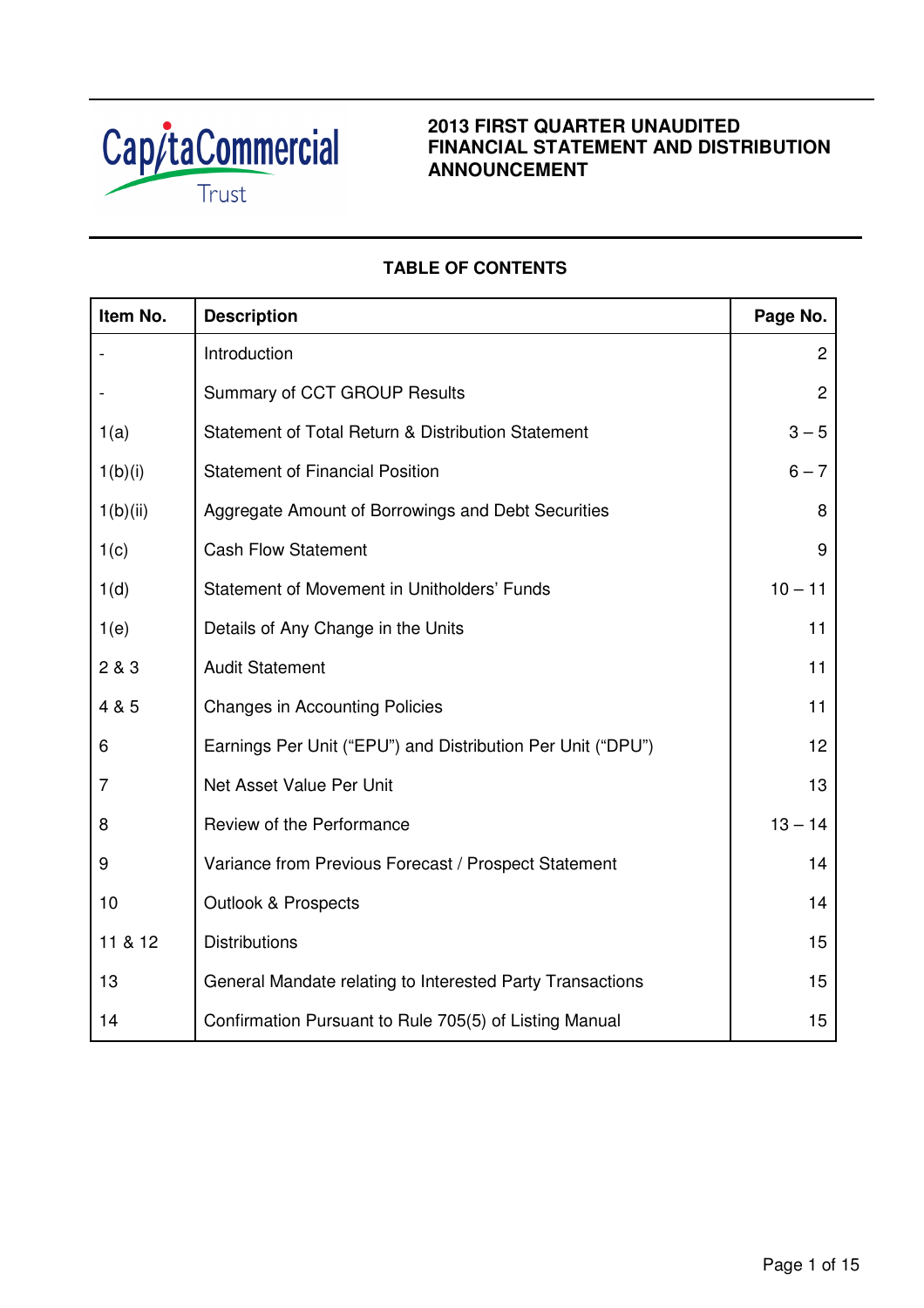## **INTRODUCTION**

CapitaCommercial Trust ("CCT") was established pursuant to a trust deed dated 6 February 2004 (as amended) executed between CapitaCommercial Trust Management Limited as manager of CCT (the "Manager") and HSBC Institutional Trust Services (Singapore) Limited as trustee of CCT (the "CCT Trustee").

As of 31 March 2013, CCT Group's portfolio consists of Capital Tower, Six Battery Road, One George Street, Raffles City (through CCT's 60.0% interest in RCS Trust), HSBC Building, Bugis Village, Golden Shoe Car Park, Wilkie Edge, Twenty Anson (through CCT's 100.0% equity interest in FirstOffice Pte. Ltd ("FOPL")) and CapitaGreen that is currently under development (through CCT's 40.0% interest in MSO Trust).

In Malaysia, CCT has a 30.0% stake in Quill Capita Trust ("QCT") and a 7.4% stake in the Malaysia Commercial Development Fund ("MCDF"). As MCDF is approaching the end of its stipulated term, MCDF divested all its real estate projects in 4Q 2012 and will commence liquidation after the expiration of its fund term in September 2013.

|                                                 | Actual<br>1Q 2013 | Actual<br>1Q 2012 | Change<br>% |
|-------------------------------------------------|-------------------|-------------------|-------------|
| Gross Revenue (S\$'000)                         | 95,915            | 87,433            | 9.7         |
| Net Property Income (S\$'000)                   | 74,910            | 69,936            | 7.1         |
| Distributable income (S\$'000)                  | 55,703            | 53,914            | 3.3         |
| Distribution per unit (cents)<br>For the period | 1.96 $(1)$        | 1.90              | 3.2         |

## **SUMMARY OF CCT GROUP RESULTS**

### **Note:**

(1) DPU for 1Q 2013 was computed on the basis that none of the convertible bonds due 2015 ("CB due 2015") or convertible bonds due 2017 ("CB due 2017") collectively known as "Convertible Bonds", is converted into CCT units ("Units"). Accordingly, the actual quantum of DPU may differ if any of these Convertible Bonds is converted into Units.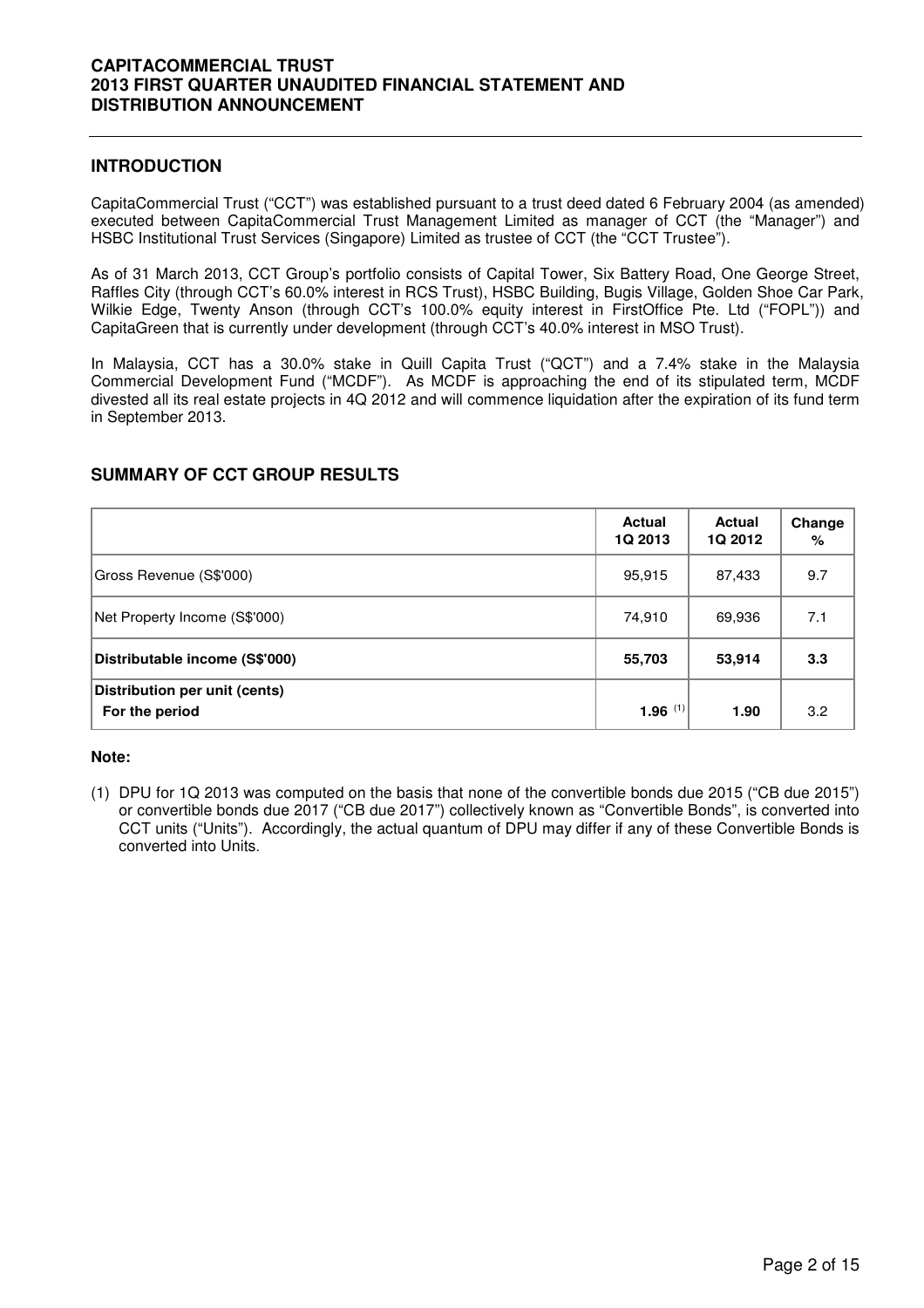#### **1(a)(i) Statement of Total Return & Distribution Statement (1Q 2013 vs 1Q 2012)**

|                                                     |                |                   | Group     |              |                   | <b>Trust</b>      |             |
|-----------------------------------------------------|----------------|-------------------|-----------|--------------|-------------------|-------------------|-------------|
| <b>Statement of Total Return</b>                    | <b>Note</b>    | 1Q 2013           | 1Q 2012   | Change       | 1Q 2013           | 1Q 2012           | Change      |
| Gross rental income                                 |                | S\$'000<br>85,085 | S\$'000   | $\%$<br>10.2 | S\$'000<br>48,792 | S\$'000<br>45,166 | $\%$<br>8.0 |
|                                                     |                |                   | 77,178    |              |                   |                   |             |
| Car park income                                     |                | 3,588             | 3,257     | 10.2         | 2,695             | 2,452             | 9.9         |
| Other income                                        | 1              | 7,242             | 6,998     | 3.5          | 5,283             | 6,143             | (14.0)      |
| <b>Gross revenue</b>                                |                | 95,915            | 87,433    | 9.7          | 56,770            | 53,761            | 5.6         |
| Property management fees                            |                | (2,735)           | (2,640)   | 3.6          | (1,269)           | (1,326)           | (4.3)       |
| Property tax                                        |                | (6, 263)          | (4,256)   | 47.2         | (3,037)           | (1, 441)          | <b>NM</b>   |
| Other property operating expenses                   |                | (12,007)          | (10,601)  | 13.3         | (6, 751)          | (5,876)           | 14.9        |
| <b>Property operating expenses</b>                  |                | (21,005)          | (17, 497) | 20.0         | (11, 057)         | (8,643)           | 27.9        |
| Net property income                                 | $\sqrt{2}$     | 74,910            | 69,936    | 7.1          | 45,713            | 45,118            | 1.3         |
| Interest income                                     | 3              | 624               | 1,107     | (43.6)       | 3,984             | 1,724             | <b>NM</b>   |
| Investment income                                   | 4              |                   |           |              | 21,535            | 21,876            | (1.6)       |
| Amortisation expense                                | 5              | (1,288)           | (173)     | <b>NM</b>    | (1,288)           | (173)             | <b>NM</b>   |
| Manager's management fees:                          |                |                   |           |              |                   |                   |             |
| - Base fees                                         |                | (2,329)           | (2,276)   | 2.3          | (1, 161)          | (1, 131)          | 2.7         |
| - Performance fees                                  |                | (2,930)           | (2,772)   | 5.7          | (1,930)           | (1,797)           | 7.4         |
| Trust expenses                                      | $6\,$          | (828)             | (401)     | <b>NM</b>    | (690)             | (284)             | <b>NM</b>   |
| Finance costs                                       | $\overline{7}$ | (17, 617)         | (18, 949) | (7.0)        | (12,961)          | (14, 255)         | (9.1)       |
| Net income before share of profit of<br>associate   |                | 50,542            | 46,472    | 8.8          | 53,202            | 51,078            | 4.2         |
| Share of profit of associate                        | 8              | 976               | 1,000     | (2.4)        |                   |                   |             |
| Net income                                          |                | 51,518            | 47,472    | 8.5          | 53,202            | 51,078            | 4.2         |
| Gain on remeasurement of financial<br>derivatives   | 9              | 2,519             | 2,545     | (1.0)        | 2,519             | 2,545             | (1.0)       |
| Total return for the period before tax              |                | 54,037            | 50,017    | 8.0          | 55.721            | 53.623            | 3.9         |
| Income tax                                          |                |                   |           |              |                   |                   |             |
| Total return for the period after tax               |                | 54,037            | 50,017    | 8.0          | 55,721            | 53,623            | 3.9         |
| <b>Distribution Statement</b>                       |                |                   |           |              |                   |                   |             |
| Total return for the period before tax              |                | 54,037            | 50,017    | 8.0          | 55,721            | 53,623            | 3.9         |
| Net tax and other adjustments                       | $10$           | 4,367             | 5,212     | (16.2)       | 1,783             | 1,606             | 11.0        |
| Income available for distribution to<br>unitholders |                | 58,404            | 55,229    | 5.7          | 57,504            | 55,229            | 4.1         |
| Distributable income retained                       | 11             | (2,701)           | (1, 315)  | <b>NM</b>    | (1,801)           | (1, 315)          | 37.0        |
| Distributable income to unitholders                 |                | 55,703            | 53,914    | 3.3          | 55,703            | 53,914            | 3.3         |

NM – Not Meaningful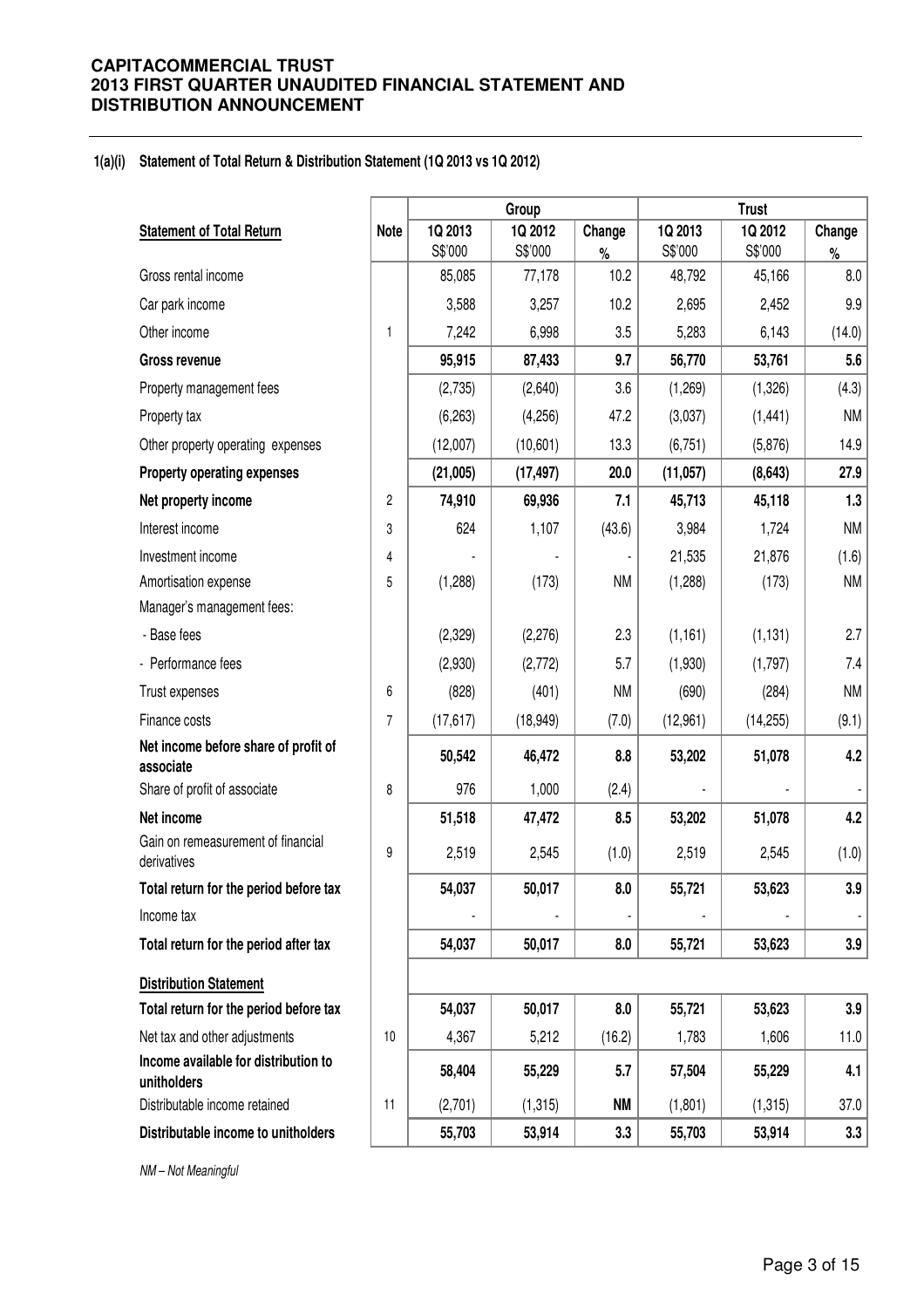## **Notes :**

- (1) Other income include the following:-
	- (a) Yield protection income from CapitaLand Singapore Limited ("CLS") amounting to S\$3.4 million in 1Q 2013 (S\$3.6 million for 1Q 2012) for One George Street. The amount was accrued pursuant to a Deed of Yield Protection dated 11 July 2008 in connection with the purchase of One George Street. Under the Deed of Yield Protection, CLS guarantees a minimum net property income ("NPI") of S\$49.5 million per annum, being 4.25% per annum of S\$1.165 billion (the purchase price of One George Street) for a period of 5 years from 11 July 2008. The yield protection amount was accrued based on the number of days in the quarter.
	- (b) Yield stabilization income of S\$1.3 million accrued in 1Q 2013 for Twenty Anson (S\$0.2 million for 22 March 2012 to 31 March 2012). The amount was accrued pursuant to a Deed of Yield Stabilization dated 22 March 2012 in relation with the acquisition of 100.0% equity interest in FOPL, whereby a yield stabilization sum of S\$17.1 million was provided by the vendors to achieve a stabilized yield of up to 5.5% per annum of the property purchase value of S\$430.0 million, for a period of 3.5 years from 22 March 2012. For 1Q 2013, the yield stabilization sum was computed based on a yield of 4.0% per annum of the property purchase value of S\$430.0 million.
- (2) The following items have been included in arriving at net property income:-

|                                        | Group                        |         |         | <b>Trust</b> |         |        |  |
|----------------------------------------|------------------------------|---------|---------|--------------|---------|--------|--|
|                                        | 1Q 2013<br>1Q 2012<br>Change |         | 1Q 2013 | 1Q 2012      | Change  |        |  |
|                                        | S\$'000                      | S\$'000 | %       | S\$'000      | S\$'000 | $\%$   |  |
| Depreciation and amortisation          | 594                          | .308    | (54.6)  | 554          | ,280    | (56.7) |  |
| Impairment losses on trade receivables |                              |         | NM      |              |         | NM     |  |

(3) Interest income include the following:-

|                                                                | Group   |         |        |         |         |        |
|----------------------------------------------------------------|---------|---------|--------|---------|---------|--------|
|                                                                | 1Q 2013 | 1Q 2012 | Change | 1Q 2013 | 1Q 2012 | Change |
|                                                                | S\$'000 | S\$'000 | %      | S\$'000 | S\$'000 | %      |
| Interest income from fixed deposits and current<br>accounts    | 105     | 582     | (82.0) | 80      | 555     | (85.6) |
| Interest income from shareholder's loan to<br><b>MSO Trust</b> | 519     | 525     | (1.1)  | 865     | 875     | (1.1)  |
| Interest income from shareholder's loan to FOPL                |         |         |        | 3,039   | 294     | NM     |
| Total                                                          | 624     | 1,107   | (43.6) | 3,984   | 1,724   | NM     |

(4) This relates to the income distribution from RCS Trust and QCT for the Trust.

(5) This relates to the amortisation of yield stabilization sum in relation to FOPL. The amortisation expense was computed based on 4.0% per annum of the property value of S\$430.0 million less the net income of existing leases of Twenty Anson.

(6) Trust expenses was higher in 1Q 2013 as compared to 1Q 2012. The trust expenses in 1Q 2012 was lower due to foreign exchange gain and lower unitholders expenses incurred.

(7) Finance costs include the following:-

|                                    | Group   |         |        |         | Trust   |        |
|------------------------------------|---------|---------|--------|---------|---------|--------|
|                                    | 1Q 2013 | 1Q 2012 | Change | 1Q 2013 | 1Q 2012 | Change |
|                                    | S\$'000 | S\$'000 | %      | S\$'000 | S\$'000 | %      |
| Interest cost                      | 14,408  | 14,947  | (3.6)  | 10,413  | 10,854  | (4.1)  |
| Amortisation and transaction costs | 3,209   | 4,002   | (19.8) | 2.548   | 3,401   | (25.1) |
| Total                              | 17,617  | 18,949  | (7.0)  | 12,961  | 14,255  | (9.1)  |

(8) Share of profit of associate relates to the equity accounting of QCT's results on a 3 month lag basis.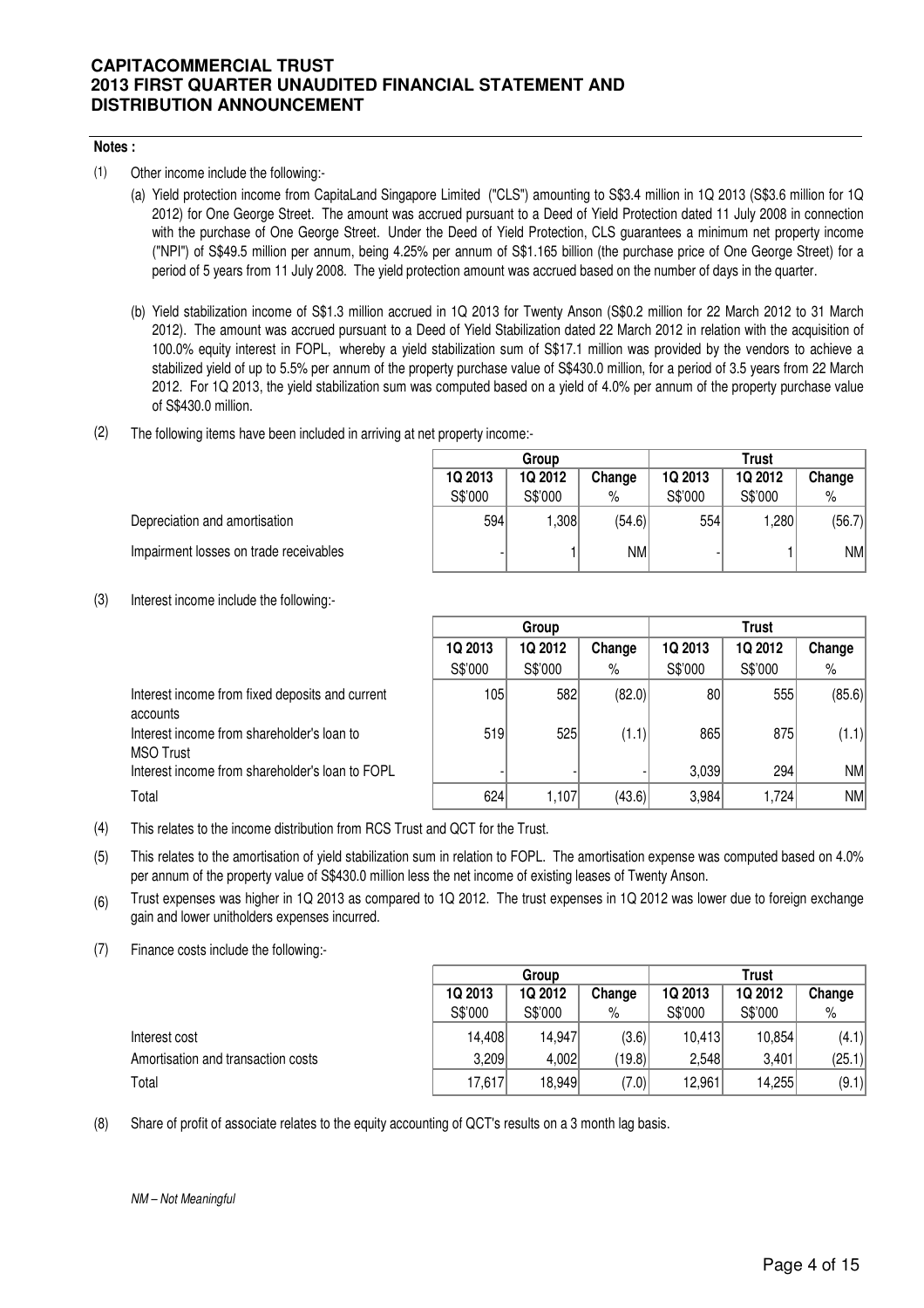- (9) This relates to the gain on the remeasurement of fair value of interest rate swaps. The notional value of S\$370.0 million interest rate swaps had expired on 18 Mar 2013.
- (10) Included in net tax and other adjustments are the following:-

|                                                   | Group   |          |           |         | <b>Trust</b> |        |  |
|---------------------------------------------------|---------|----------|-----------|---------|--------------|--------|--|
|                                                   | 1Q 2013 | 1Q 2012  | Change    | 1Q 2013 | 1Q 2012      | Change |  |
|                                                   | S\$'000 | S\$'000  | $\%$      | S\$'000 | S\$'000      | %      |  |
| Manager's management fee payable in Units         | 3,117   | 3,081    | 1.2       | 1,031   | 1,038        | (0.7)  |  |
| Trustee's fees                                    | 202     | 197      | 2.5       | 147     | 144          | 2.1    |  |
| Gain on remeasurement of financial derivatives    | (2,519) | (2,545)  | (1.0)     | (2,519) | (2,545)      | (1.0)  |  |
| Amortisation and transaction costs                | 3,209   | 4,002    | (19.8)    | 2,548   | 3,401        | (25.1) |  |
| Net tax exempt income distribution received (10a) | 1,801   | 1,882    | (4.3)     | 1,801   | 1,882        | (4.3)  |  |
| Net profits from subsidiaries                     | (449)   | (74)     | <b>NM</b> |         |              |        |  |
| Temporary differences and other adjustments       | (994)   | (1, 331) | (25.3)    | (1,225) | (2,314)      | (47.1) |  |
| Total                                             | 4,367   | 5,212    | (16.2)    | 1,783   | 1,606        | 11.0   |  |

(10a) This relates to QCT's distribution income received.

(11) For 1Q 2013, it relates to the retention of S\$0.9 million of distribution income from RCS Trust (CCT's 60.0% interest) for distribution in FY 2013 and S\$1.8 million of QCT's net distribution income received. For 1Q 2012, it relates to the retention of QCT's net distribution income received that is tax-exempt.

NM – Not Meaningful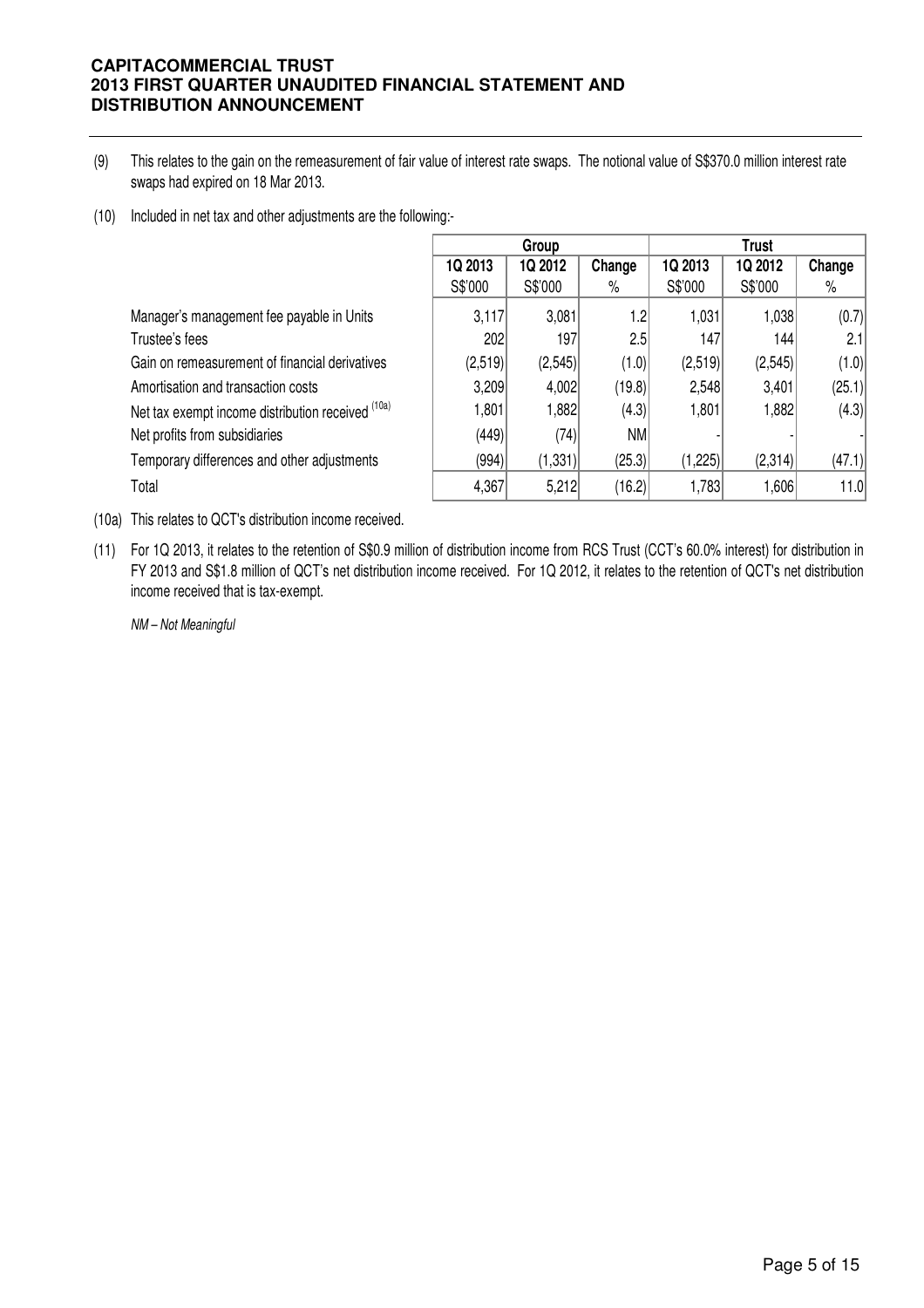#### **1(b)(i) Statement of Financial Position as at 31 March 2013 vs 31 December 2012**

|                                          |                |                     | Group               |                | <b>Trust</b>        |                     |                |
|------------------------------------------|----------------|---------------------|---------------------|----------------|---------------------|---------------------|----------------|
|                                          | <b>Note</b>    | Mar 2013<br>S\$'000 | Dec 2012<br>S\$'000 | Change<br>$\%$ | Mar 2013<br>S\$'000 | Dec 2012<br>S\$'000 | Change<br>$\%$ |
| <b>Non-current assets</b>                |                |                     |                     |                |                     |                     |                |
| Plant and equipment                      |                | 1,002               | 898                 | 11.6           | 881                 | 756                 | 16.5           |
| Investment properties                    |                | 6,388,500           | 6,380,200           | 0.1            | 4,212,899           | 4,208,000           | 0.1            |
| Investment property under construction   | 1              | 323,774             | 314,880             | 2.8            |                     |                     |                |
| <b>Subsidiaries</b>                      | 2              |                     |                     |                | 435,576             | 435,576             |                |
| Associate                                | 3              | 65,164              | 66,491              | (2.0)          | 51,479              | 51,479              |                |
| Joint ventures                           | 4              | 64,800              | 64,800              |                | 965,174             | 963,093             | 0.2            |
| Intangible asset                         | 5              | 11,624              | 12,913              | (10.0)         | 11,624              | 12,913              | (10.0)         |
| <b>Total non-current assets</b>          |                | 6,854,864           | 6,840,182           | 0.2            | 5,677,633           | 5,671,817           | 0.1            |
| <b>Current assets</b>                    |                |                     |                     |                |                     |                     |                |
| Available-for-sale unquoted investment   | 6              | 6                   | 6                   |                | 6                   | 6                   |                |
| Trade and other receivables              |                | 15,102              | 23,296              | (35.2)         | 29,973              | 33,546              | (10.7)         |
| Cash and cash equivalents                |                | 83,682              | 139,520             | (40.0)         | 42,322              | 96,299              | (56.1)         |
| <b>Total current assets</b>              |                | 98,790              | 162,822             | (39.3)         | 72,301              | 129,851             | (44.3)         |
| <b>Total assets</b>                      |                | 6,953,654           | 7,003,004           | (0.7)          | 5,749,934           | 5,801,668           | (0.9)          |
| <b>Current liabilities</b>               |                |                     |                     |                |                     |                     |                |
| Trade and other payables                 |                | 86,275              | 87,139              | (1.0)          | 42,066              | 38,993              | 7.9            |
| Current portion of security deposits     |                | 19,262              | 17,699              | 8.8            | 6,690               | 7,598               | (12.0)         |
| Interest-bearing liabilities             | $\overline{7}$ | 50,000              | 50,000              |                | 50,000              | 50,000              |                |
| Fair value of financial derivatives      | 8              |                     | 2,519               | <b>NM</b>      |                     | 2,519               | NM             |
| Current tax payable                      | 9              | 102                 | 102                 |                | 101                 | 101                 |                |
| <b>Total current liabilities</b>         |                | 155,639             | 157,459             | (1.16)         | 98,857              | 99,211              | (0.4)          |
| <b>Non-current liabilities</b>           |                |                     |                     |                |                     |                     |                |
| Non-current portion of security deposits |                | 32,500              | 31,654              | 2.7            | 23,598              | 20,133              | 17.2           |
| Interest-bearing liabilities             | 10             | 1,639,499           | 1,645,016           | (0.3)          | 850,543             | 864,521             | (1.6)          |
| Loans from joint venture partners        | 11             | 64,800              | 64,800              |                |                     |                     |                |
| Convertible bonds - liability component  | 12             | 378,607             | 377,071             | 0.4            | 378,607             | 377,071             | $0.4\,$        |
| Fair value of financial derivatives      | 13             | 21,655              | 12,351              | 75.3           | 19,944              | 10,693              | 86.5           |
| <b>Total non-current liabilities</b>     |                | 2,137,061           | 2,130,892           | 0.3            | 1,272,692           | 1,272,418           | 0.0            |
| <b>Total liabilities</b>                 |                | 2,292,700           | 2,288,351           | 0.2            | 1,371,549           | 1,371,629           | (0.0)          |
| Net assets                               |                | 4,660,954           | 4,714,653           | (1.1)          | 4,378,385           | 4,430,039           | (1.2)          |
| Unitholders' funds                       |                | 4,660,954           | 4,714,653           | (1.1)          | 4,378,385           | 4,430,039           | (1.2)          |

NM – Not Meaningful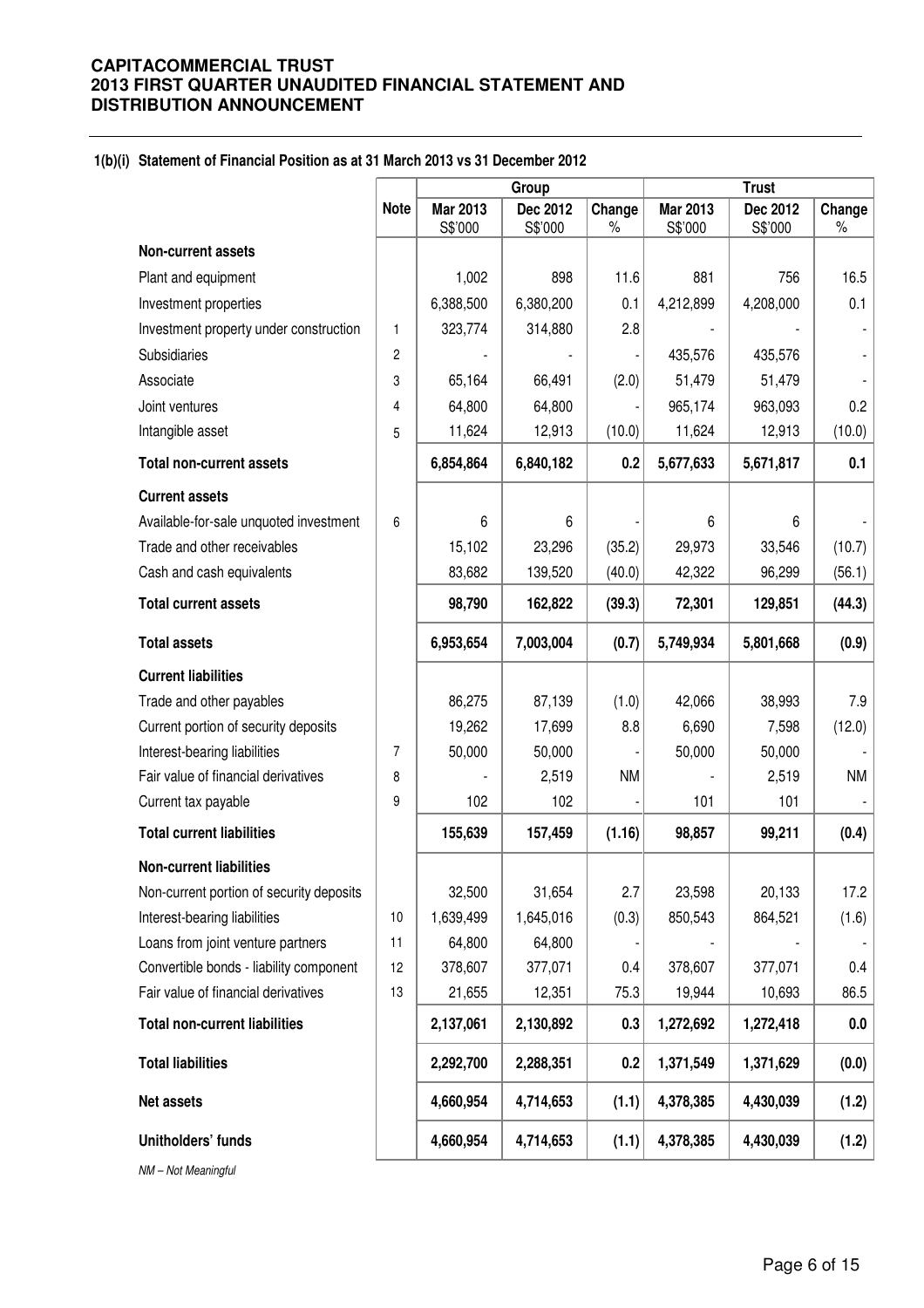#### **Notes :**

- (1) Investment property under construction refers to CCT's 40.0% interest in CapitaGreen. The increase in value was primarily due to construction and related cost incurred.
- (2) This relates to the investments in wholly owned subsidiaries, CCT MTN Pte. Ltd. of \$1 and FOPL of S\$435.6 million at the Trust level.
- (3) This relates to the 30.0% investment in QCT. QCT is a Malaysia-listed real estate investment trust focused on acquiring and investing in commercial properties in Malaysia.
- (4) At the Trust level, it relates to investments in RCS Trust of S\$834.8 million (CCT's 60.0% interest) and in MSO Trust of S\$130.4 million (CCT's 40.0% interest). At the Group level, S\$64.8 million is CCT's 40.0% interest in third party shareholders' loan to MSO Trust.
- (5) This relates to the unamortised yield stabilization sum receivable by the Group for its wholly owned subsidiary, FOPL. The intangible asset is amortised over the yield stabilization period of 3.5 years commencing on 22 March 2012.
- (6) This relates to the investment in MCDF as at 31 March 2013.
- (7) This relates to S\$50.0 million fixed rate notes with maturity on 10 June 2013.
- (8) This relates to the fair value of the interest rate swaps of notional amount of S\$370.0 million as at 31 December 2012. The interest rate swaps had expired in March 2013.
- (9) This relates to income tax provision made on interest income earned from Ringgit denominated fixed deposits in Malaysia that was remitted into Singapore.
- (10) Interest-bearing liabilities under Non-current liabilities as at 31 March 2013 comprised of:
	- a) Secured term loans by RCS Trust of gross borrowings of S\$1,000.0 million (CCT's 60% interest is S\$600.0 million);
	- b) Secured term loans and bank loans from revolving credit facilities by MSO Trust of gross borrowings of S\$490.0 million (CCT's 40.0% interest is S\$196.0 million);
	- c) Unsecured fixed rate notes totaling S\$270.0 million and JPY10.0 billion (hedged via cross currency swap to S\$148.3 million); and
	- d) Unsecured bank borrowings of S\$450.0 million.
- (11) This relates to the third-party shareholders' loan to MSO Trust, in which CCT has 40.0% interest.
- (12) This relates to the liability component of the face value of S\$224.3 million CB due 2015 and the face value of S\$175.0 million CB due 2017, carried at amortised cost as at 31 March 2013. Balance as at 31 December 2012 relates to the face value of S\$224.5 million CB due 2015 and face value of S\$175.0 million CB due 2017.
- (13) Balance for the Trust relates to the fair value of cross currency swap to hedge the JPY notes (as mentioned in note 10 (c) above). For the Group it includes CCT's 40.0% interest of the fair value of interest rate swaps of MSO Trust.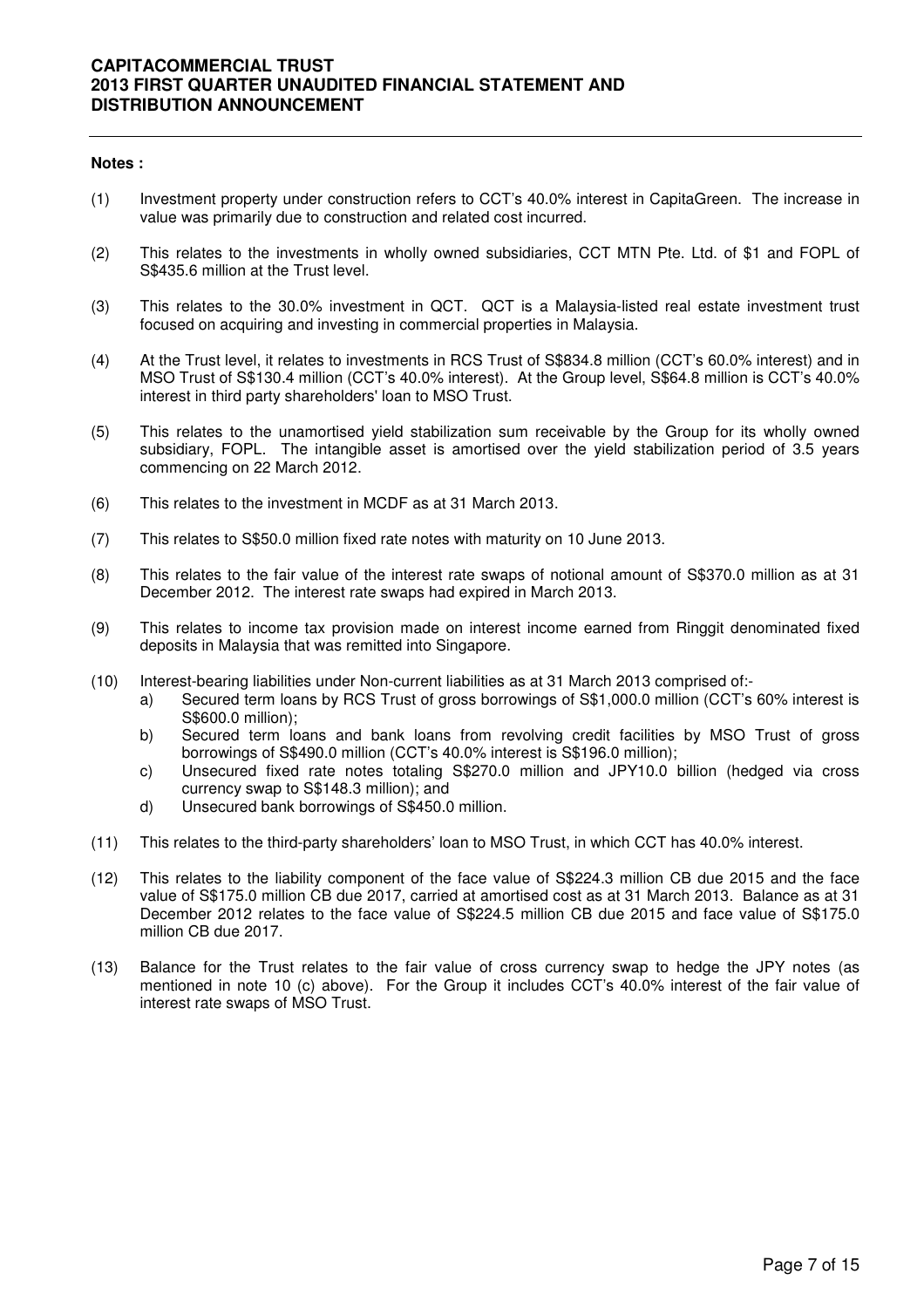|                                                    |                 | Group     |        |                 |           |        |  |  |  |  |
|----------------------------------------------------|-----------------|-----------|--------|-----------------|-----------|--------|--|--|--|--|
|                                                    | <b>Mar 2013</b> | Dec 2012  | Change | <b>Mar 2013</b> | Dec 2012  | Change |  |  |  |  |
|                                                    | S\$'000         | S\$'000   | %      | S\$'000         | S\$'000   | %      |  |  |  |  |
| <b>Secured borrowings</b>                          |                 |           |        |                 |           |        |  |  |  |  |
| Amount repayable after one year                    | 796,000         | 788,000   | 1.0    |                 |           |        |  |  |  |  |
| Less: Unamortised portion of<br>transactions costs | (7,045)         | (7,505)   | (6.1)  |                 |           |        |  |  |  |  |
| <b>Total</b>                                       | 788,955         | 780,495   | 1.1    |                 | ۰         |        |  |  |  |  |
| <b>Unsecured borrowings</b>                        |                 |           |        |                 |           |        |  |  |  |  |
| Amount repayable after one year                    | 1,237,165       | 1,250,479 | (1.1)  | 1,237,165       | 1,250,479 | (1.1)  |  |  |  |  |
| Less: Unamortised portion of<br>transactions costs | (8,014)         | (8,887)   | (9.8)  | (8,015)         | (8,887)   | (9.8)  |  |  |  |  |
|                                                    | 1,229,151       | 1,241,592 | (1.0)  | 1,229,150       | 1,241,592 | (1.0)  |  |  |  |  |
| Amount repayable within one year                   | 50,000          | 50,000    |        | 50,000          | 50,000    |        |  |  |  |  |
| <b>Total</b>                                       | 1,279,151       | 1,291,592 | (1.0)  | 1,279,150       | 1,291,592 | (1.0)  |  |  |  |  |
| <b>Total borrowings</b>                            | 2,068,106       | 2,072,087 | (0.2)  | 1,279,150       | 1,291,592 | (1.0)  |  |  |  |  |

#### **1(b)(ii) Aggregate amount of borrowings (including debt securities)**

#### **Details of any collaterals**

#### (1) Details of collateral at RCS Trust

As security for the borrowings, RCS Trust has granted in favour of the lenders the following:

- a) a mortgage over RCS;
- b) an assignment of the insurance policies relating to RCS;
- c) an assignment of the agreements relating to the management of RCS;
- d) an assignment and charge of the rental proceeds and tenancy agreements of units in RCS; and
- e) a charge creating a fixed and floating charge over certain assets of RCS.

## (2) Details of collateral at MSO Trust

As security for the borrowings, MSO Trust has granted in favour of the lenders the following:

- a) a mortgage over the property described as the whole of Lot 503A of Town Subdivision 1, together with the building(s) erected or to be erected thereon;
- b) an assignment of the insurance policies;
- c) an assignment of proceeds, project documents, shareholders' undertaking and the security trust deed; and
- d) a fixed and floating charge over the property.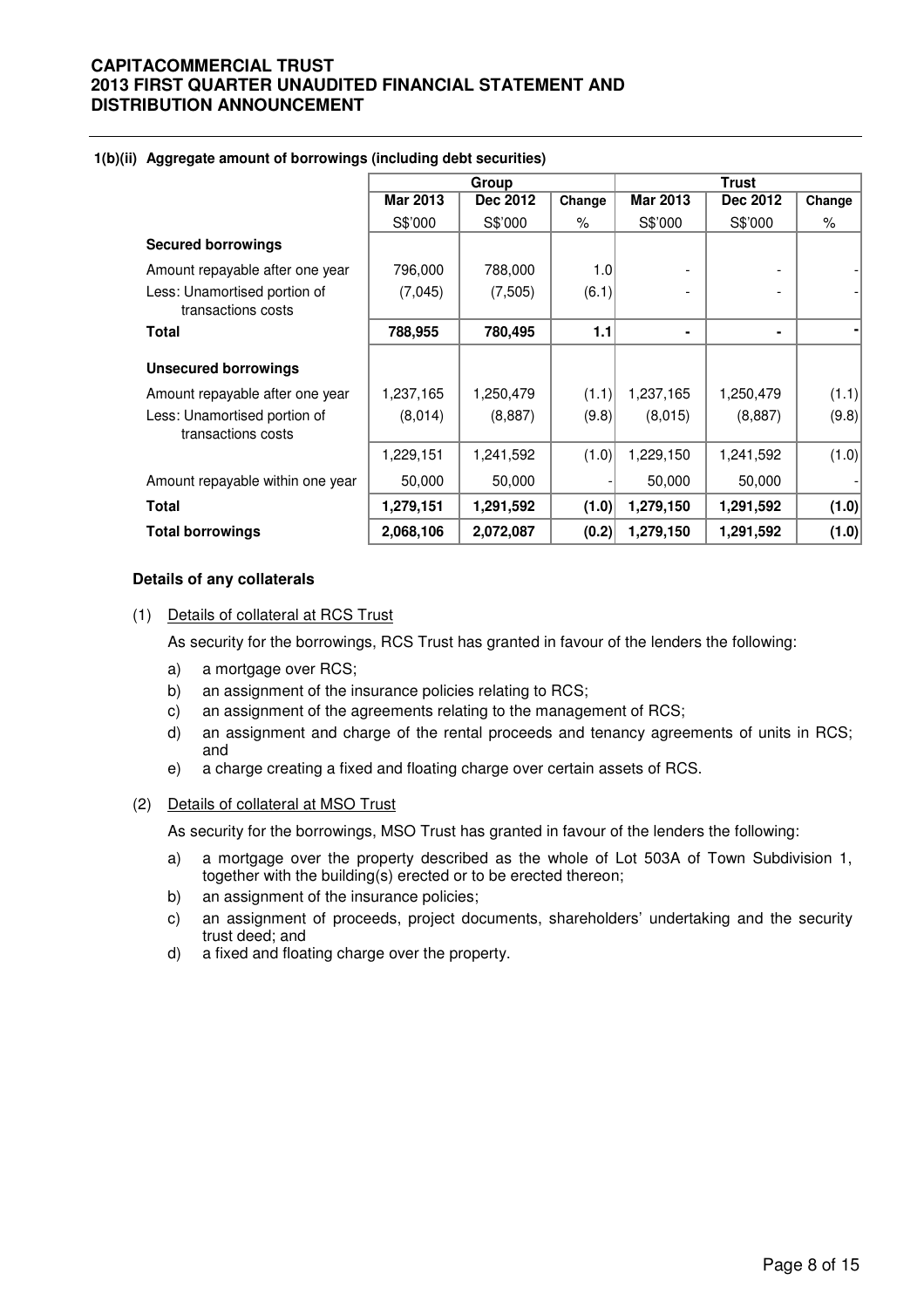## **1(c)(i) Cash flow statement (1Q 2013 vs 1Q 2012)**

|                                                                                            |             | Group              |                    |  |
|--------------------------------------------------------------------------------------------|-------------|--------------------|--------------------|--|
|                                                                                            | <b>Note</b> | 1Q 2013<br>S\$'000 | 1Q 2012<br>S\$'000 |  |
| <b>Operating activities</b>                                                                |             |                    |                    |  |
| Total return for the period before tax                                                     |             | 54,037             | 50,017             |  |
| Adjustments for:                                                                           |             |                    |                    |  |
| Share of profit of associate                                                               |             | (976)              | (1,000)            |  |
| Amortisation of lease incentives                                                           |             | 544                | 1,212              |  |
| Amortisation expense                                                                       |             | 1,288              | 173                |  |
| Finance costs                                                                              |             | 17,617             | 18,949             |  |
|                                                                                            |             | 50                 | 96                 |  |
| Depreciation of plant and equipment                                                        |             |                    |                    |  |
| Impairment losses on trade receivables                                                     |             |                    |                    |  |
| Interest income                                                                            |             | (624)              | (1, 107)           |  |
| Gain on remeasurement of financial derivatives                                             |             | (2, 519)           | (2, 545)           |  |
| Manager's management fees paid and payable in Units                                        |             | 3,117              | 3,081              |  |
| Foreign exchange loss                                                                      |             | 196                | 205                |  |
| Operating income before working capital changes<br>Changes in working capital              |             | 72,730             | 69,082             |  |
| Trade and other receivables                                                                |             | 8,169              | 12,903             |  |
| Trade and other payables                                                                   |             | (5, 542)           | 13,732             |  |
| Security deposits                                                                          |             | 2,409              | 3,101              |  |
| Net cash from operating activities                                                         |             | 77,766             | 98,818             |  |
|                                                                                            |             |                    |                    |  |
| <b>Investing activities</b>                                                                |             |                    |                    |  |
| Capital expenditure on investment properties and investment property<br>under construction |             | (17, 875)          | (13, 244)          |  |
| Purchase of plant and equipment                                                            |             | (197)              | (40)               |  |
| Acquisition of subsidiary, net of cash acquired                                            |             |                    | (446, 807)         |  |
| Distributions from associate                                                               |             | 1,802              | 1,889              |  |
| Interest received                                                                          |             | 105                | 653                |  |
| Net cash used in investing activities                                                      |             | (16, 165)          | (457, 549)         |  |
| <b>Financing activities</b>                                                                |             |                    |                    |  |
| Interest paid                                                                              |             | (14, 279)          | (13, 140)          |  |
| Borrowing transaction costs paid                                                           |             | (1, 317)           | (3,886)            |  |
| Distribution to unitholders                                                                |             | (109, 843)         | (106, 230)         |  |
| Repayment of interest-bearing liabilities                                                  |             |                    | (570,000)          |  |
| Proceeds from interest-bearing liabilities                                                 | 1           | 8,000              | 585,000            |  |
| Net cash used in financing activities                                                      |             | (117, 439)         | (108, 256)         |  |
| Net decrease in cash and cash equivalents                                                  |             | (55, 838)          | (466, 987)         |  |
| Cash and cash equivalents at beginning of period                                           |             | 139,520            | 576,919            |  |
| Cash and cash equivalents at end of period                                                 |             | 83,682             | 109,932            |  |

**Note:**.

(1) Proceeds from interest-bearing liabilities for 1Q 2013 relates to the drawdown by MSO Trust of S\$20.0 million from the revolving loan facility (CCT's 40% interest is S\$8.0 million).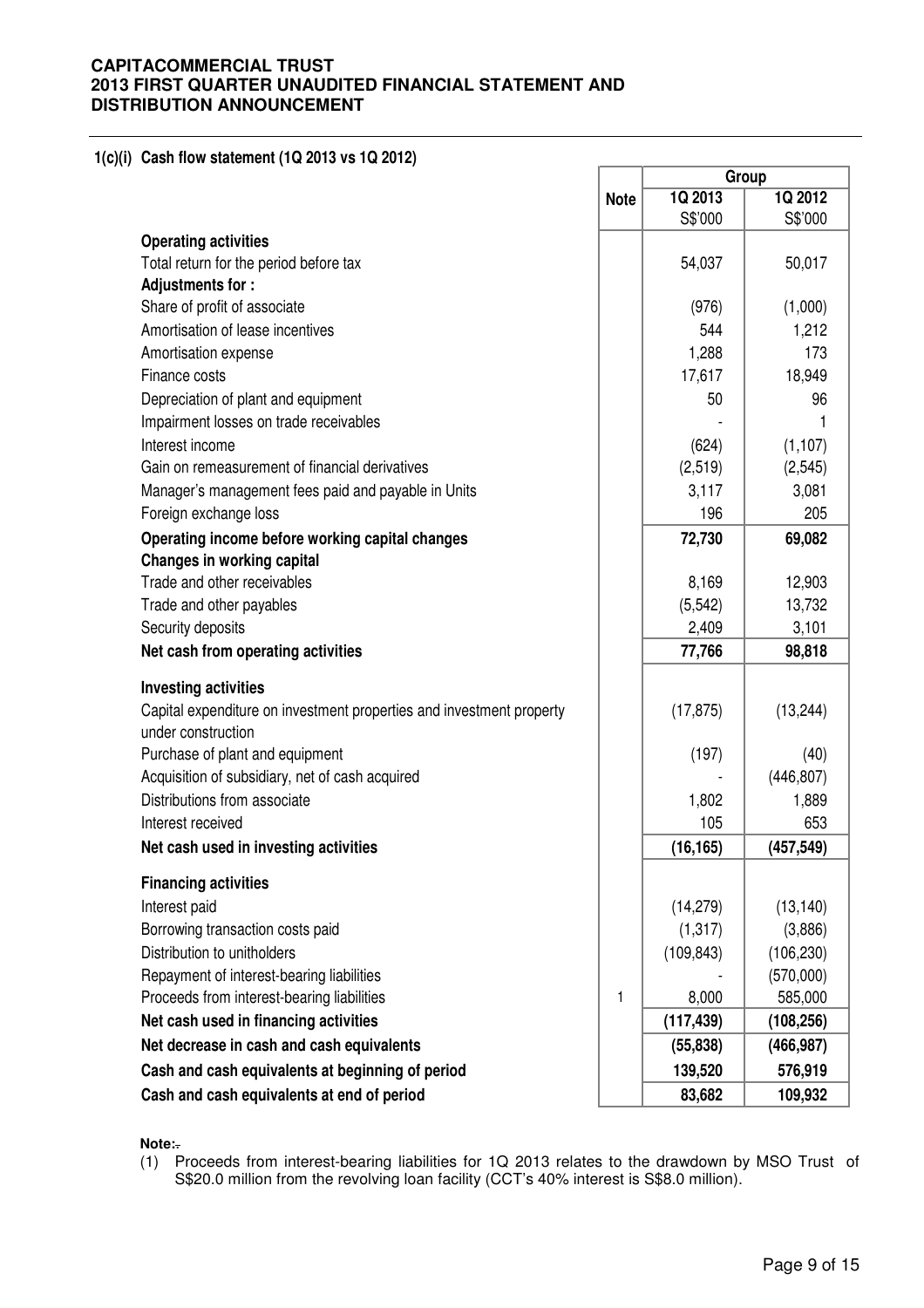#### **1(d)(i) Statement of movement in unitholders' funds (1Q 2013 vs 1Q 2012)**

|                                                                              |             | Group      |            | <b>Trust</b> |            |
|------------------------------------------------------------------------------|-------------|------------|------------|--------------|------------|
|                                                                              | <b>Note</b> | 1Q 2013    | 1Q 2012    | 1Q 2013      | 1Q 2012    |
|                                                                              |             | S\$'000    | S\$'000    | S\$'000      | S\$'000    |
| Net assets at beginning of period                                            |             | 4,714,653  | 4,541,396  | 4,430,039    | 4,272,542  |
| <b>Operations</b><br>Net increase in net assets resulting from<br>operations |             | 54,037     | 50,017     | 55,721       | 53,623     |
| Unitholders' transactions<br>Creation of new units:                          |             |            |            |              |            |
| - Manager's management fee paid in Units                                     |             | 3,139      | 3,110      | 3,139        | 3,110      |
| - Conversion of Convertible Bonds                                            | 1           | 258        |            | 258          |            |
| Distributions to unitholders                                                 |             | (116,001)  | (106, 230) | (116,001)    | (106, 230) |
| Net decrease in net assets resulting from<br>unitholders' transactions       |             | (112, 604) | (103, 120) | (112, 604)   | (103, 120) |
| <b>Movement in reserves</b>                                                  |             |            |            |              |            |
| <b>Translation reserves</b>                                                  |             | (307)      | 1,225      |              |            |
| Capital reserves                                                             | 1           | (21)       |            | (21)         |            |
| Hedging reserves                                                             | 2           | 5,196      |            | 5,250        |            |
| Net increase in net assets resulting from<br>movement in reserves            |             | 4,868      | 1,225      | 5,229        |            |
| Total decrease in net assets                                                 |             | (53, 699)  | (51, 878)  | (51, 654)    | (49, 497)  |
| Net assets at end of period                                                  |             | 4,660,954  | 4,489,518  | 4,378,385    | 4,223,045  |

Notes:

- (1) This relates to the conversion of face value of S\$0.3 million of CB due 2015 by bondholders in January 2013 into 197,347 CCT units at S\$1.2668 per unit.
- (2) The movement in hedging reserves for the Trust relates to the cross currency hedge for the JPY notes and included in the hedging reserves for the Group is CCT's 40.0% interest in MSO Trust's movement in hedging reserves.

### **Convertible Bonds**

CCT has the following Convertible Bonds outstanding as at 31 March 2013:-

| <b>Principal Amount Outstanding</b>                  | <b>Maturity Date</b> | <b>Conversion Price</b><br>per Unit as at<br>31 March 2013 |
|------------------------------------------------------|----------------------|------------------------------------------------------------|
| <b>CB due 2015</b><br>S\$224.3 million 2.7 per cent. | 21 April 2015        | 1.2324                                                     |
| CB due 2017<br>S\$175.0 million 2.5 per cent.        | 12 September 2017    | 1.6394                                                     |

Assuming all the Convertible Bonds are fully converted based on the conversion price, the number of new units to be issued would be 288,708,395, representing 10.1% of the total number of CCT units in issue as at 31 March 2013 (2,845,050,948 Units).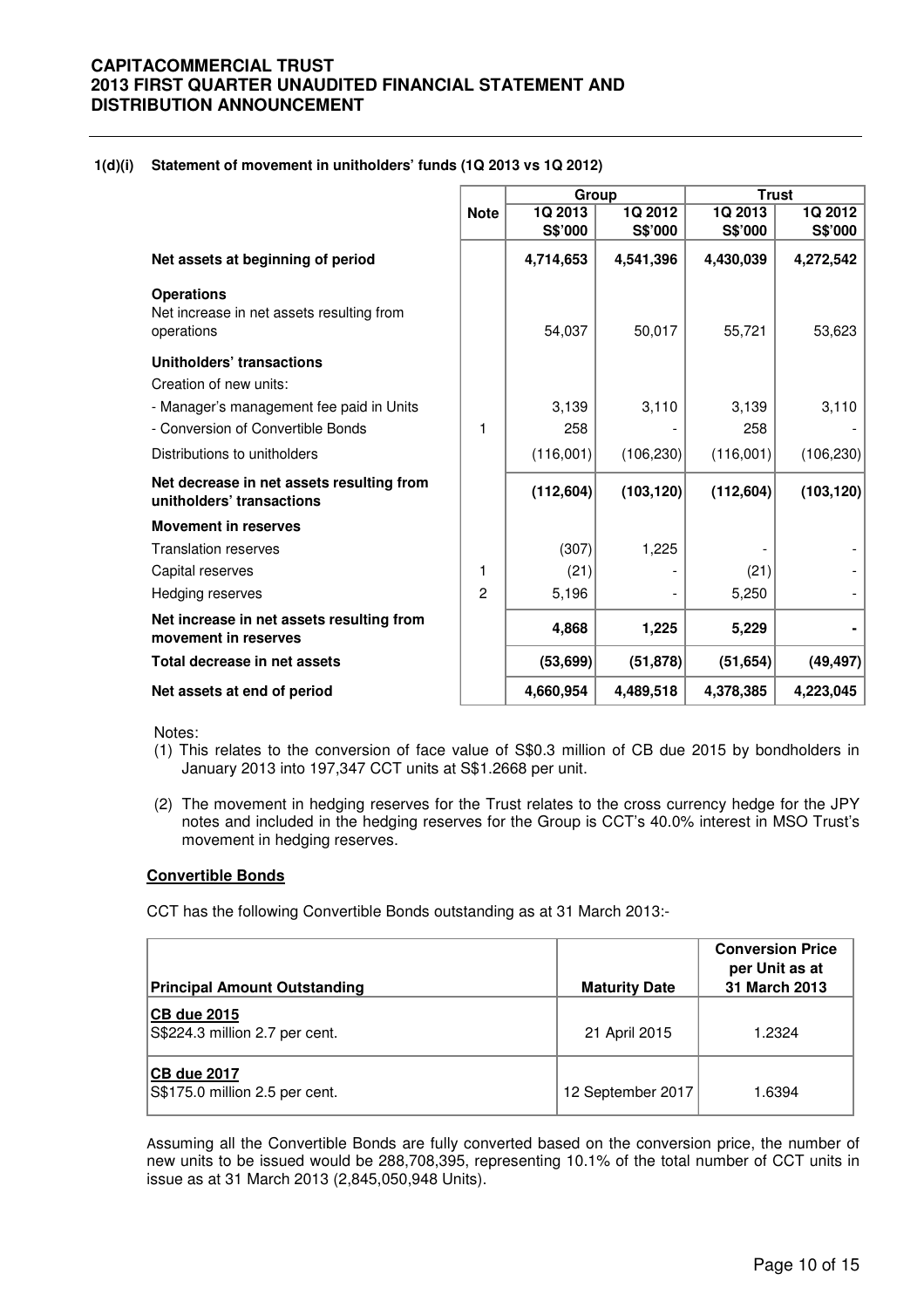This is against 259,764,030 Units (outstanding principal amount of S\$146.8 million face value of convertible bonds due 2013 at the conversion price of S\$1.7778 per unit and CB due 2017 of S\$224.5 million at the conversion price of S\$1.2668 per unit as at 31 March 2012), representing 9.2% of the total number of CCT units in issue as at 31 March 2012 (2,835,761,209 Units).

#### **1(e)(i) Details of any change in the units (1Q 2013 vs 1Q 2012)**

|                                                                                                                           | <b>Group and Trust</b> |                  |  |  |
|---------------------------------------------------------------------------------------------------------------------------|------------------------|------------------|--|--|
|                                                                                                                           | 1Q 2013<br>Units       | 1Q 2012<br>Units |  |  |
| Units in issue as at beginning of period<br>Issue of new Units:-                                                          | 2,842,956,284          | 2,832,787,200    |  |  |
| - in settlement of the manager's management fee in relation<br>to CCT's 60.0 % interest in Raffles City through RCS Trust | 1,257,665              | 1,959,519        |  |  |
| - in settlement of the manager's management fees in relation<br>to Wilkie Edge and One George Street                      | 639,652                | 1,014,490        |  |  |
| - conversion of convertible bonds                                                                                         | 197,347                |                  |  |  |
| Units in issue as at end of period                                                                                        | 2,845,050,948          | 2,835,761,209    |  |  |

**2 Whether the figures have been audited, or reviewed and in accordance with which standard (e.g. The Singapore Standard on Auditing 910 (Engagement to Review Financial Statements), or an equivalent standard)** 

The figures have not been audited nor reviewed by our auditors.

**3 Where the figures have been audited or reviewed, the auditor's report (including any qualifications or emphasis of matter)** 

Not applicable.

#### **4 Whether the same accounting policies and methods of computation as in the issuer's most recent audited annual financial statements have been complied**

On 1 January 2013, the Group adopted the revised version of the Statement of Recommended Accounting Practice 7 (2012) issued by the Institute of Certified Public Accountants of Singapore which has no significant impact to the financial statements of the Group.

The Group has applied the same accounting policies and methods of computation in the preparation of the financial statements for the current reporting period compared with the audited financial statements for the year ended 31 December 2012.

#### **5 If there are any changes in the accounting policies and methods of computation, including any required by an accounting standard, what has changed, as well as the reasons for, and the effect of, the change**

Nil.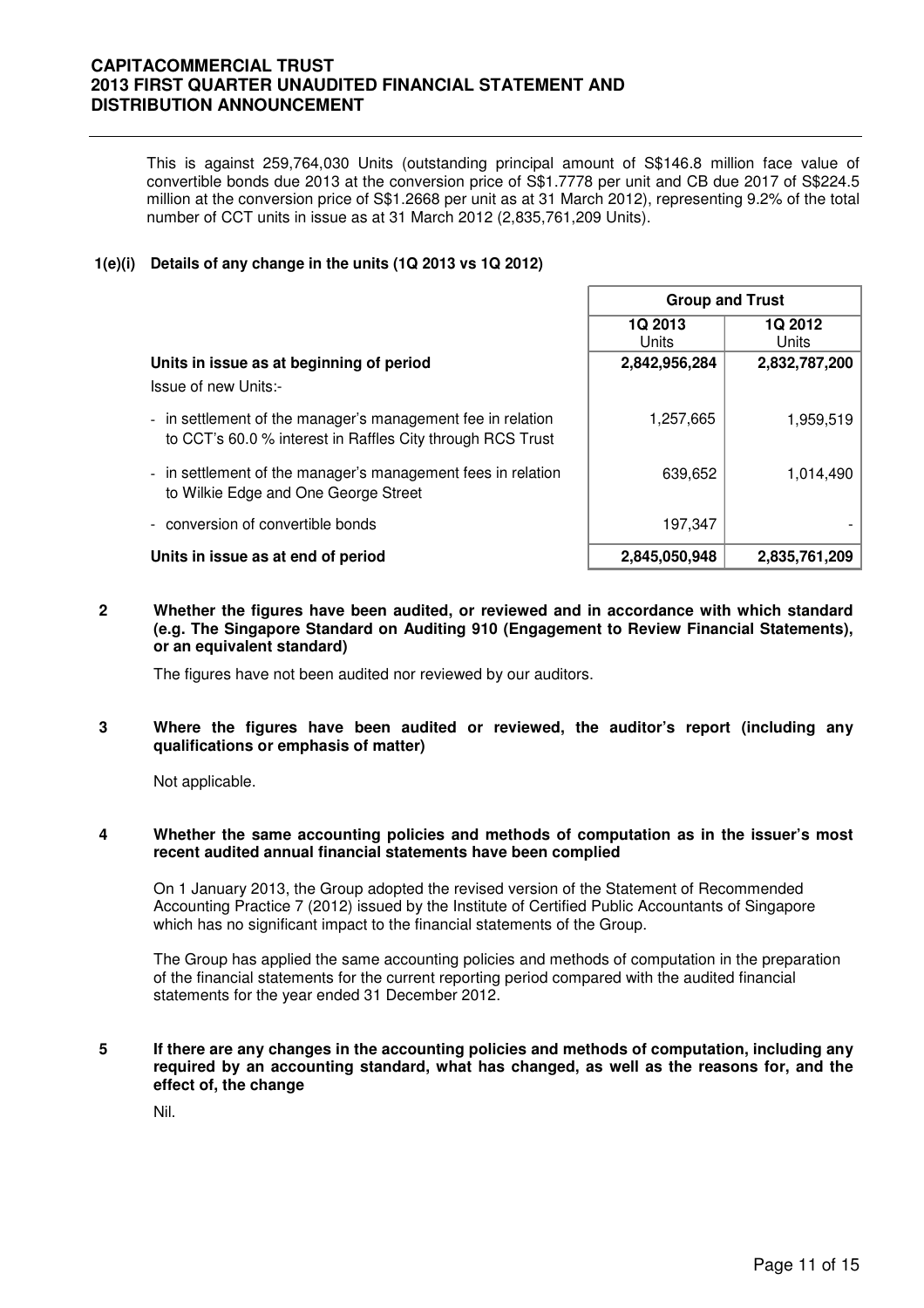#### **6 Earnings per unit ("EPU") and distribution per unit ("DPU") for the financial period**

#### **EPU (1Q 2013 vs 1Q 2012)**

|                                                                              |                | Group          |                 |               | <b>Trust</b>  |
|------------------------------------------------------------------------------|----------------|----------------|-----------------|---------------|---------------|
|                                                                              | <b>Note</b>    | <b>1Q 2013</b> | <b>1Q 2012</b>  | 1Q 2013       | 1Q 2012       |
| <b>Basic EPU</b><br>Weighted average number of Units<br>in issue             |                | 2,844,353,573  | 2,834,748,085   | 2,844,353,573 | 2,834,748,085 |
| Based on weighted average number<br>of Units in issue                        |                | 1.90¢          | $1.76 \text{C}$ | 1.96¢         | 1.89c         |
| <b>Diluted EPU</b><br>Weighted average number of Units<br>in issue (diluted) |                | 3,133,107,047  | 3,011,966,272   | 3,133,107,047 | 3,011,966,272 |
| Based on weighted average number<br>of Units in issue (diluted)              | $\overline{2}$ | 1.86¢          | 1.75c           | 1.92c         | 1.87¢         |

#### **Notes :**

- (1) In computing the basic EPU, total return for the period after tax and the weighted average number of Units outstanding during the period are used.
- (2) In computing the diluted EPU, the total return for the period after tax and the weighted average number of Units outstanding during the period are adjusted for the effects of all dilutive potential Units arising from the assumed conversion of the Convertible Bonds to Units.

### **Distribution per unit ("DPU")**

In computing the DPU, the number of Units as at the end of each period is used for the computation.

|                                              | Note | <b>1Q 2013</b> | <b>1Q 2012</b> |
|----------------------------------------------|------|----------------|----------------|
| Number of Units in issue as at end of period |      | 2,845,050,948  | 2,835,761,209  |
| DPU for the period                           |      | l.96¢          | 1.90¢          |

#### **Note:**

(1) DPU for 1Q 2013 was computed based on the number of Units in issue as at 31 March 2013. It is computed on the basis that none of the Convertible Bonds, is converted into Units. Accordingly, the actual quantum of DPU may differ if any of these Convertible Bonds is converted into Units.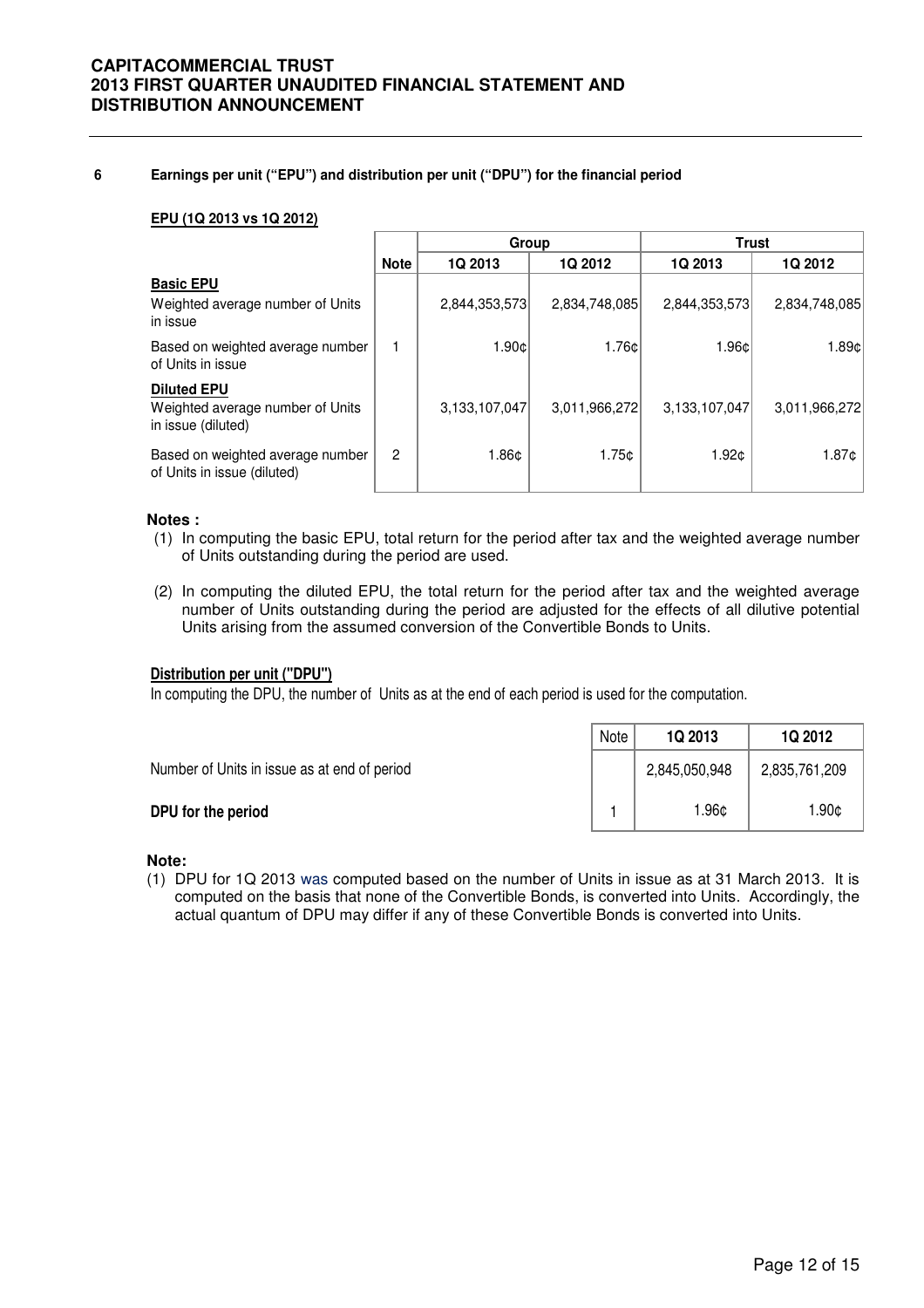#### **7 Net asset value ("NAV") backing per Unit based on Units in issue at the end of the period.**

|                                                                              |             | Group         |               | <b>Trust</b>  |               |
|------------------------------------------------------------------------------|-------------|---------------|---------------|---------------|---------------|
|                                                                              | <b>Note</b> | 31-Mar-13     | 31-Dec-12     | 31-Mar-13     | 31-Dec-12     |
| Number of Units in issue at end of period                                    |             | 2,845,050,948 | 2,842,956,284 | 2,845,050,948 | 2,842,956,284 |
| NAV (S\$'000)                                                                |             | 4,660,954     | 4,714,653     | 4,378,385     | 4,430,039     |
| NAV per Unit                                                                 |             | \$1.64        | \$1.66        | \$1.54        | \$1.56        |
| Adjusted NAV per Unit (excluding the<br>distributable income to unitholders) |             | \$1.62        | \$1.62        | \$1.52        | \$1.52        |

#### **Note:**

(1) NAV per Unit was computed based on net asset value over the number of Units in issue at end of the period.

Г

#### **8 Review of the performance**

|                                                  | Group     |           |  |  |
|--------------------------------------------------|-----------|-----------|--|--|
|                                                  | 1Q 2013   | 1Q 2012   |  |  |
|                                                  | S\$'000   | S\$'000   |  |  |
| <b>Statement of Total Return</b>                 |           |           |  |  |
| Gross revenue                                    | 95,915    | 87,433    |  |  |
| Property operating expenses                      | (21,005)  | (17, 497) |  |  |
| Net property income                              | 74,910    | 69,936    |  |  |
| Interest income                                  | 624       | 1,107     |  |  |
| Amortisation expense                             | (1,288)   | (173)     |  |  |
| Manager's management fees:                       |           |           |  |  |
| - Base fees                                      | (2,329)   | (2,276)   |  |  |
| - Performance fees                               | (2,930)   | (2,772)   |  |  |
| Trust expenses                                   | (828)     | (401)     |  |  |
| Finance costs                                    | (17, 617) | (18, 949) |  |  |
| Net income before share of profit of associate   | 50,542    | 46,472    |  |  |
| Share of profit of associate                     | 976       | 1,000     |  |  |
| <b>Net income</b>                                | 51,518    | 47,472    |  |  |
| Gain on remeasurement of financial derivatives   | 2,519     | 2,545     |  |  |
| Total return for the period before tax           | 54,037    | 50,017    |  |  |
| Income tax                                       |           |           |  |  |
| Total return for the period after tax            | 54,037    | 50,017    |  |  |
| <b>Distribution Statement</b>                    |           |           |  |  |
| Total return for the period before tax           | 54,037    | 50,017    |  |  |
| Net tax and other adjustments                    | 4,367     | 5,212     |  |  |
| Income available for distribution to unitholders | 58,404    | 55,229    |  |  |
| Distribution income retained                     | (2,701)   | (1, 315)  |  |  |
| Distributable income to unitholders              | 55,703    | 53,914    |  |  |
| DPU for the period                               | 1.96¢     | 1.90¢     |  |  |
| Annualised                                       | 7.95¢     | 7.64¢     |  |  |

٦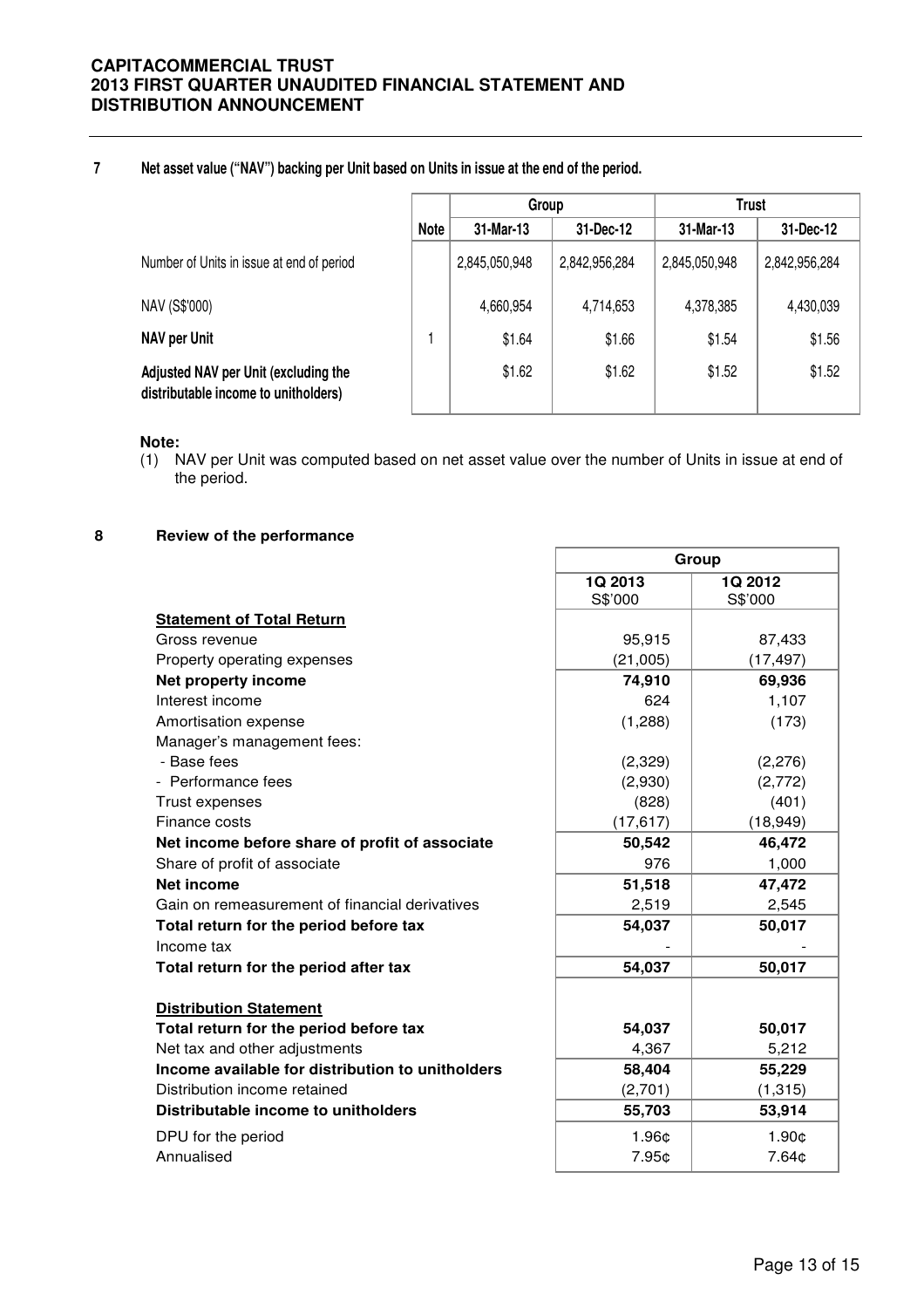#### **Review of CCT Group's performance 1Q 2013 vs 1Q 2012**

 Gross revenue of S\$95.9 million for 1Q 2013 was 9.7% higher than that for 1Q 2012. The increase was mainly from full quarter revenue contribution by Twenty Anson and higher revenue from HSBC Building. Revenue from other properties also increased except for Capital Tower and Wilkie Edge.

Property tax in 1Q 2013 of S\$6.3 million was S\$2.0 million or 47.2% higher compared with 1Q 2012 due to vacancy refund as well as refunds from successful appeals of annual value assessments received in 1Q 2012. Other property operating expenses of S\$12.0 million for 1Q 2013 was S\$1.4 million or 13.3% higher than 1Q 2012. The increase in the other operating expenses was due mainly to higher marketing expenses and maintenance costs.

Interest income of S\$0.6 million for 1Q 2013 was S\$0.5 million or 43.6% lower than that for 1Q 2012. The decease was due mainly to lower interest income due to lower cash balance.

Amortisation expense of S\$1.3 million relates to the amortisation of intangible asset in 1Q 2013 (refer to note 5 of 1(b)(i)). The lower amount in 1Q 2012 was because the amortization was not for the full quarter but it was of shorter duration from 22 March 2012 to 31 March 2012. This expense does not affect distributable income.

Trust expenses in 1Q 2013 of \$0.8 million were higher than that of 1Q 2012. The lower trust expenses in 1Q 2012 were due to foreign exchange gain as well as lower unitholders expenses incurred.

Finance costs of \$17.6 million for 1Q 2013 were S\$1.3 million or 7.0% lower compared with 1Q 2012, because of lower interest cost and amortization and transaction costs incurred.

#### **9 Variance from Previous Forecast / Prospect Statement**

CCT has not disclosed any forecast to the market**.** 

#### **10 Commentary on the competitive conditions of the industry in which the group operates and any known factors or events that may affect the group in the next reporting period and the next 12 months**

Singapore's island-wide office occupancy rate increased from 94.2% in the fourth quarter of 2012 to 94.9% in the first quarter of 2013, with that in the core Central Business District ("CBD") rising more sharply from 92.2% to 93.2% respectively. The average monthly rent of CBD Grade A office registered \$9.55 per square foot in the first quarter of 2013, a negligible change from the previous quarter.

#### **Outlook**

Looking ahead, Singapore's new office supply in the CBD and decentralised area is expected to be limited, with an average of about 1 million square feet per annum from 2013 to 2016.

CapitaGreen, our Grade A office tower under development, is expected to be the only new office supply completing in 2014 in the CBD. Active pre-marketing to select prospective tenants has commenced. The upgrading of Six Battery Road is on track to be completed by end of this year and the upgraded office space is able to command premium rental rates. The upgrading of Raffles City Tower has also made good progress and tenants will enjoy a refreshed working environment.

These developments will rejuvenate CCT Group's property portfolio which will reap future benefits to our unitholders.

However, CCT's performance in the later half of 2013 will be affected by One George Street, the yield protection for which will expire on 10 July 2013. To minimise this impact, CCT will continue its proactive portfolio management to increase overall occupancy rates and generate higher property income.

**Note** Source of office market statistics: CBRE Research 1Q 2013.